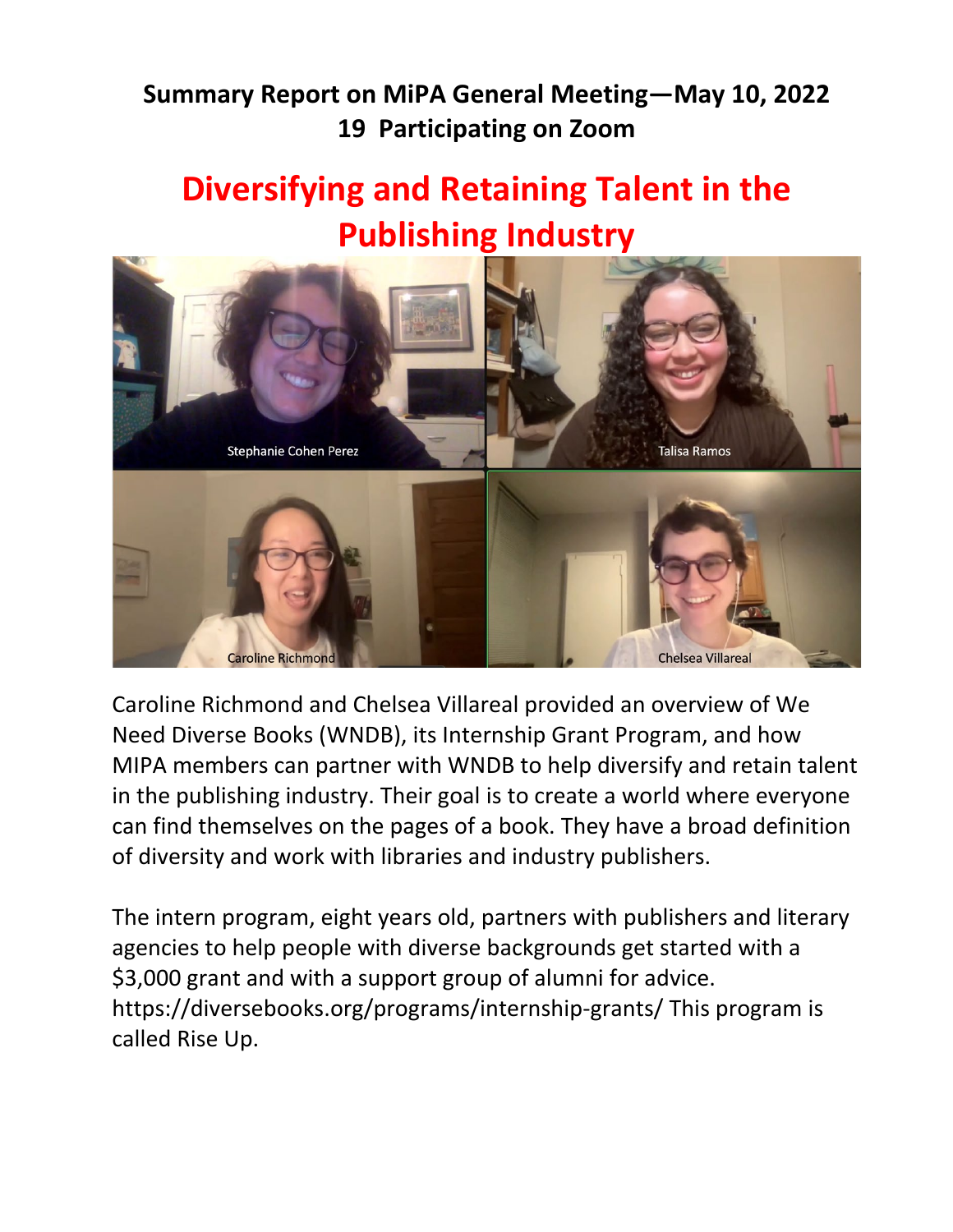

After the overview presentation, WNDB introduced a community panel to reflect on their own experiences within publishing and how MiPA members can facilitate stronger diversity retention within their houses.

Panel members were Stephanie Cohen-Perez—an editor, writer, and reviewer based in New York City who now works on acquisitions in academic publishing. She noted internal diversity training in the places she has worked and efforts to diversify their staff, but there wasn't much emphasis on creating diverse author pools or working with diverse external groups.

Talisa Ramos has worked on the Sales team at Penguin Random House for about three years. She was surprised that this large company just recently created an Employee Resource Group to help in employee development.

Chelsea talked about her experience drifting into publishing, starting with an internship position with an arts publisher. She was attracted to WNDB at first due to their emphasis on diverse children's books, perhaps because they were more visual. She now works at Penguin Young Readers and is proud of the work they do to support diverse writers.

#### **What steps Could a publisher take to support diversity?**

Talisa said there are many ways, depending on the situation. Be honest with yourself about the situation you are in. Be sure that people in the room are listened to, including yourself, to help them be taken seriously. Casual affinity groups can help people open up and share their experiences which could be quite different. Casual lunches and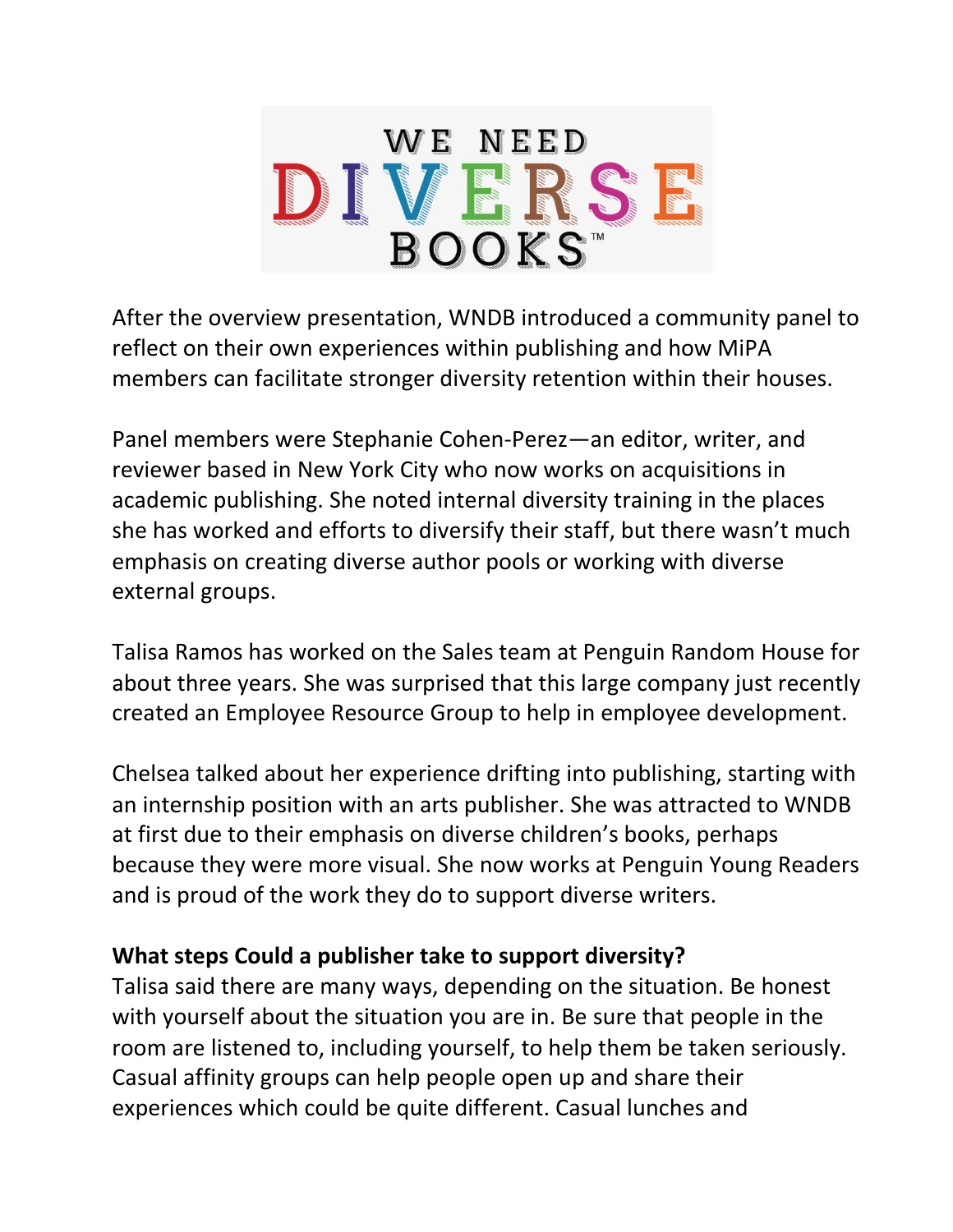mentorship can be helpful too. And try to make sure diverse voices are being looked for and published.

Stephanie said having support groups right from the beginning is important. A few years into the job, people can begin to feel isolated and again need positive support. Affinity groups were very helpful for her, from HR or other places. When she finally got into publishing, she did have a mentor who helped a lot, even in things like finding an apartment. She always felt free to bring in diverse authors. It takes many steps and can't happen by just one big move.

Chelsea said her first experiences were in a UK company. HR was far away and the culture was different. Discussions with your boss about trajectory are useful and it is great when your supervisor brings that up preemptively. The place should be a place where all opinions are heard and respected. She always waits for eight seconds so the ideas of others can be fully expressed.

#### **How do you define and find diverse resources?**

Chelsea said that she began in Oregon, and recommend searching the entire country for new people. Talisa added, that organized interviews are important to share both company info and the interests of the applicant. Encouragement is key. There are so many role opportunities in publishing. Stephanie added that If you can hire local talent, try to do that because there are so many who would like to be in the industry.

### **Since most MiPA members are authors or small publishers, what advice do you have for them?**

Chelsea said the industry itself is very skewed toward the big players, but if we can, MiPA members should use mentorships when possible. Learning will go both ways. Stephanie added that learning from the WNDB intern groups was valuable for her. Look for the best beta readers. WNDB and others have boards that MiPA members might want to join. Such opportunities are mentioned in their newsletter. Talisa said lots of little steps add up to create a great culture.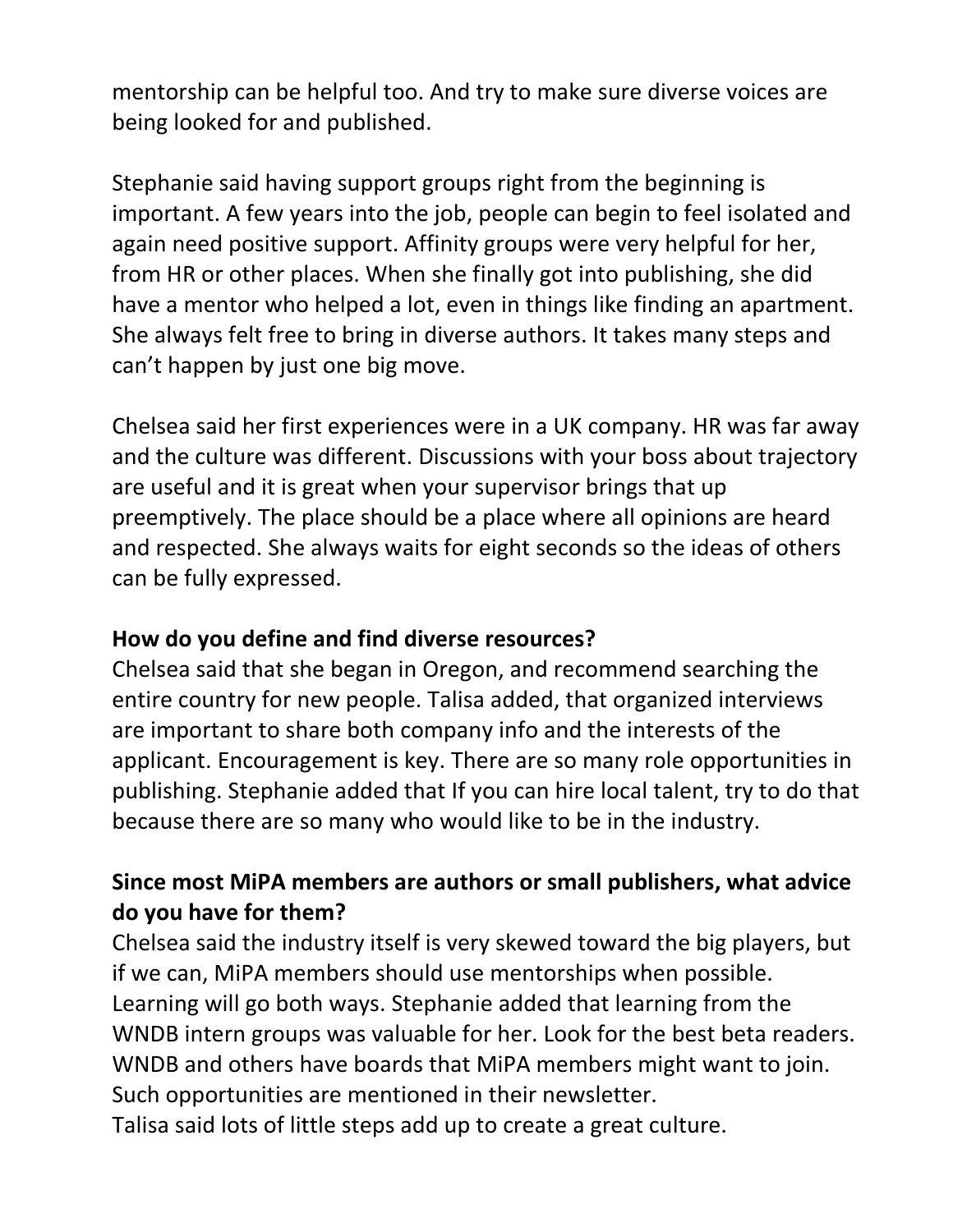## **MiPA Questions:**

Q1: How do you attract diverse writers without seeming offensive? A1: Use open calls to diverse communities. Be very transparent.

Q2: How can a very small press find diverse options? A2: WNDB is very small, so we have a handbook to show where to go for help. It may be good to have a form where people can share their concerns anonymously. It may be as simple as putting a welcoming sentence on the website inviting diverse inputs or applicants.

Q3: If a publisher needs a sensitivity read, where should they go? A3: WNDB posts sensitivity readers, one put out an open call who can be contacted.

Q4: We are often just trying to stay in business, how can diversity be a benefit to us?

A4: There are barriers of course. But when you are ready to hire, it can be beneficial as the population changes. People are really looking for layered stories. It is good to prepare for growth. Have a five-year plan that includes diversity. It's a good long-term investment. We all are trying to create a better future and small publishers are freer to put out books that match the current environment. The consumers are there.

After the meeting these was a long discussion about the value and attractiveness of stories where we learn about other types of lives. We also agreed it's not easy. We have an obligation to be historically accurate in such stories. The hard part is getting our stories to a larger public.

# **Miscellaneous comments (before the meeting started officially):**

- Jennifer described our upcoming schedule. In particular she highlighted the Gala meeting for our Book Award presentations on June 25.
- Gretchen Eick mentioned an interesting new book just out from her publishing company—*We the House*.